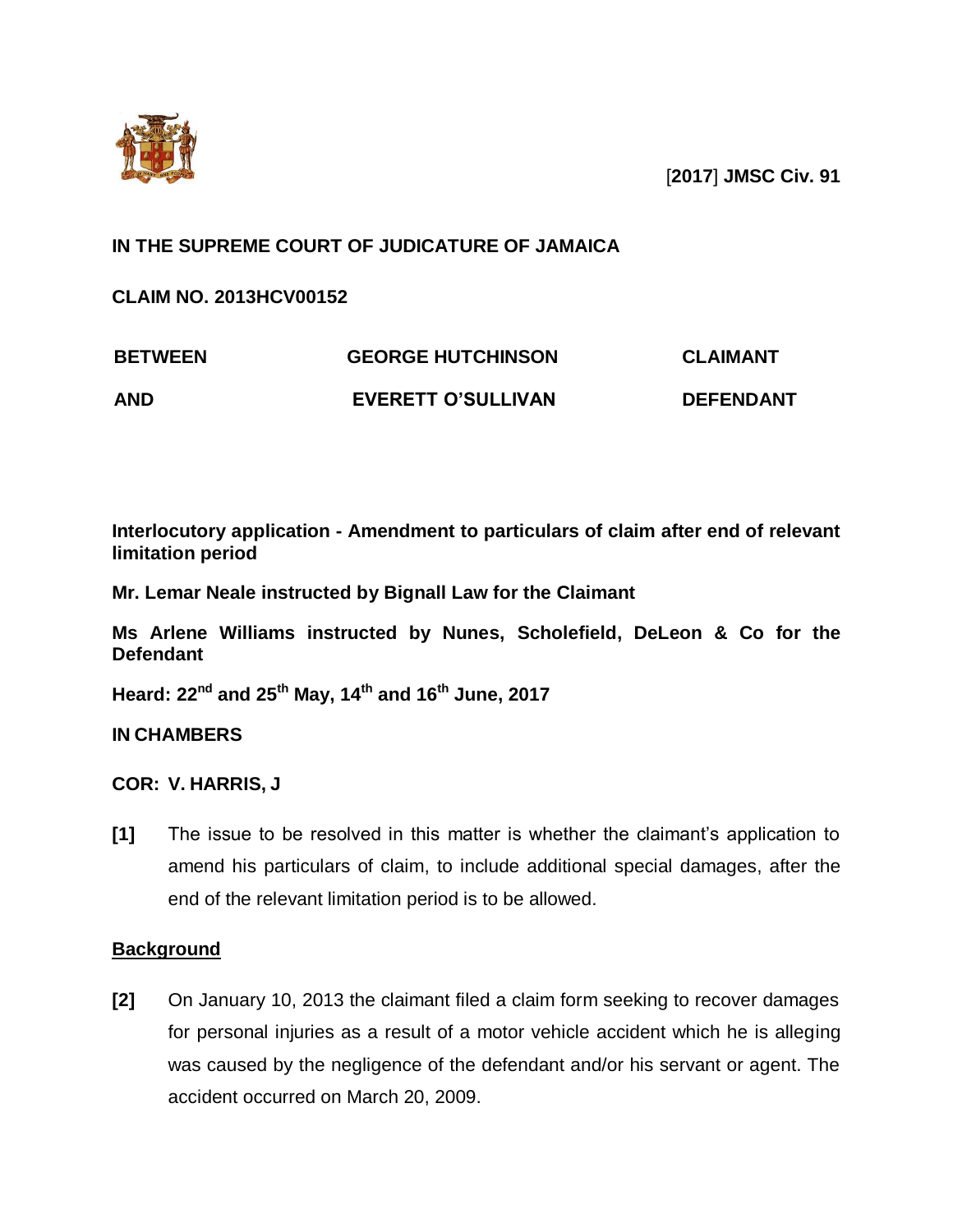- **[3]** The claimant in his particulars of claim which was also filed on January 10, 2013 averred that the injury was a fractured phalanx to the little finger. It was also stated under a sub-heading entitled "Future Care" that the claimant "will require follow-up care, including physiotherapy, orthopaedic and further assessment" and that "as treatment is continuing the claim will be amended in the future to include further medical reports."
- **[4]** He particularized his special damages as being:

| (1) Medical report and visit: Dr. Vijayendra Jithendra | \$1,000.00  |
|--------------------------------------------------------|-------------|
| (2) Police Report                                      | \$1,000.00  |
| (3) Transportation                                     | \$30,000.00 |
| (4) Extra-Help 12 weeks at \$4,000.00 weekly           | \$48,000.00 |
| Subtotal                                               | \$80,000.00 |

- **[5]** On July 19, 2016 the claimant filed a notice of application for court orders seeking to amend his particulars of claim to include the following injuries:
	- (1) sub-concussive blunt head injury with wounds to face/mouth, chronic headache, right peri-orbital oedema and ecchymosis and tooth pain;
	- (2) comminuted fracture of the proximal phalanx of the right  $5<sup>th</sup>$  finger;
	- (3) chronic mechanical lower back pain with lower limb paraesthesiae;
	- (4) chronic cervical strain/whiplash type injury;
	- (5) multiple lacerations and abrasions to upper and lower limbs; and
	- (6) sprain to left ankle.
- **[6]** The application for the amendment is supported by an affidavit from the claimant's attorney-at-law, Mr. Vaughn O. Bignall.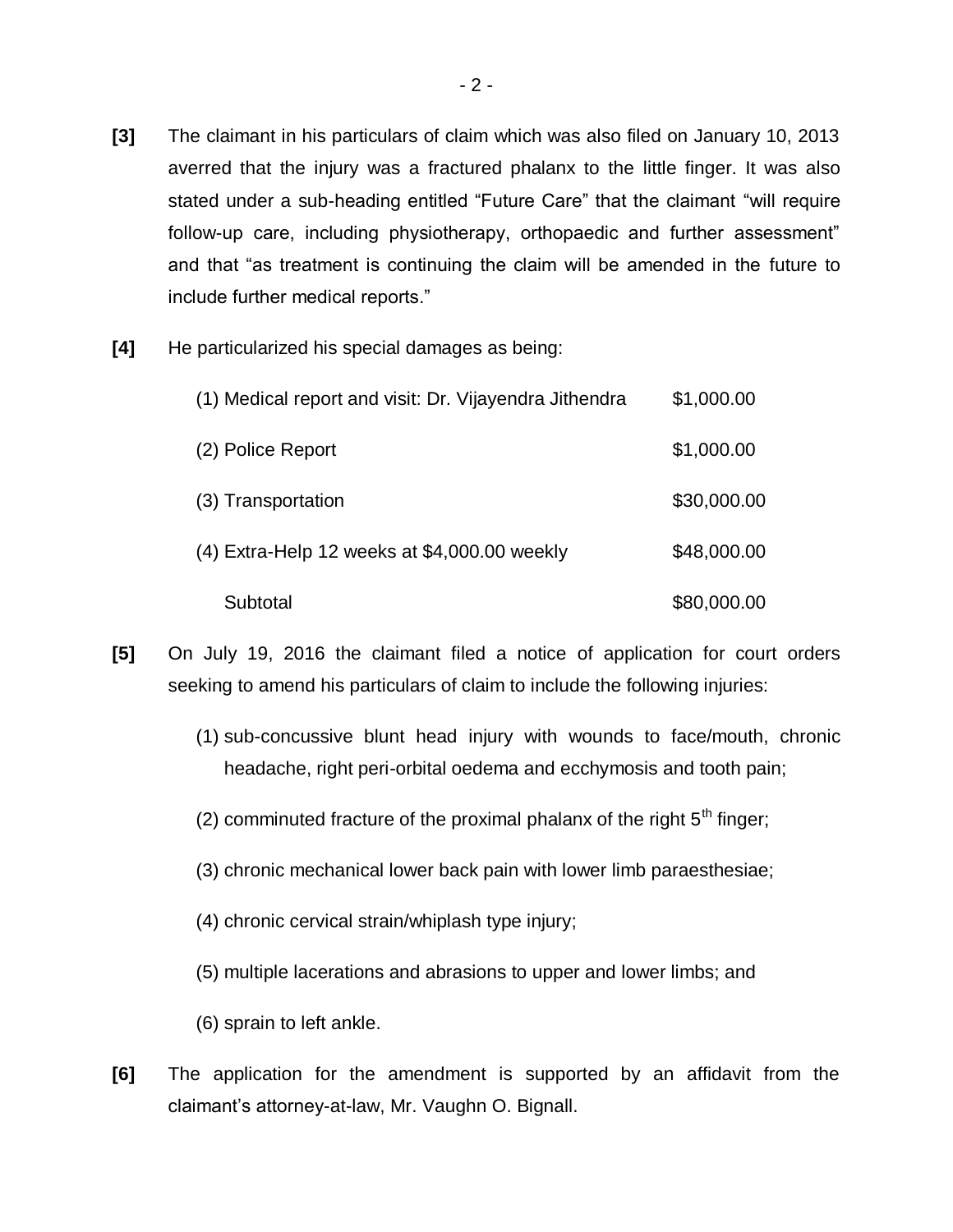- **[7]** The claimant wishes to rely on the medical report of Dr. George Lawson. Dr. Lawson saw the claimant on March 25, 2009, April 16, 2009, June 23, 2009 and August 27, 2009. However, his report is dated October 15, 2015 and was not filed on January 10, 2013 when the claim was commenced.
- **[8]** On May 25, 2017 when I heard the matter, the claimant was permitted to amend his particulars of claim, with the consent of the defendant, to include the injury described as "comminuted fracture of the proximal phalanx of the right  $5<sup>th</sup>$  finger" in Dr. Lawson's report. The court and parties were all agreed that this amendment was permissible at the end of the relevant limitation period because all that Dr. Lawson's medical report was seeking to do, as it relates to this specific injury, was to provide better particulars or details about an injury that was pleaded during the limitation period.
- **[9]** The amendment to take account of the other injuries, however, was not permitted by me as I formed the view that the claimant was attempting to claim for entirely new injuries after the limitation period.
- **[10]** In coming to my decision I was guided by the cases of **Judith Godmar v Ciboney Group Limited** SCCA 144 of 2001, a decision of the Court of Appeal which was delivered on July 03, 2003 and **Peter Salmon v Master Blend Feeds Limited** Suit No C.L. 1999/S163, a judgment of Sykes J which was delivered on October 26, 2007.
- **[11]** What is now left to be determined is whether the court should permit the claimant to amend his particulars of claim to add further sums for special damages which are:
	- (1) \$67,600.00 for visits made to Dr. Lawson and the cost of his medical report; and
	- (2) \$240,000.00 being loss of income at \$10,000.00 per week for 24 weeks.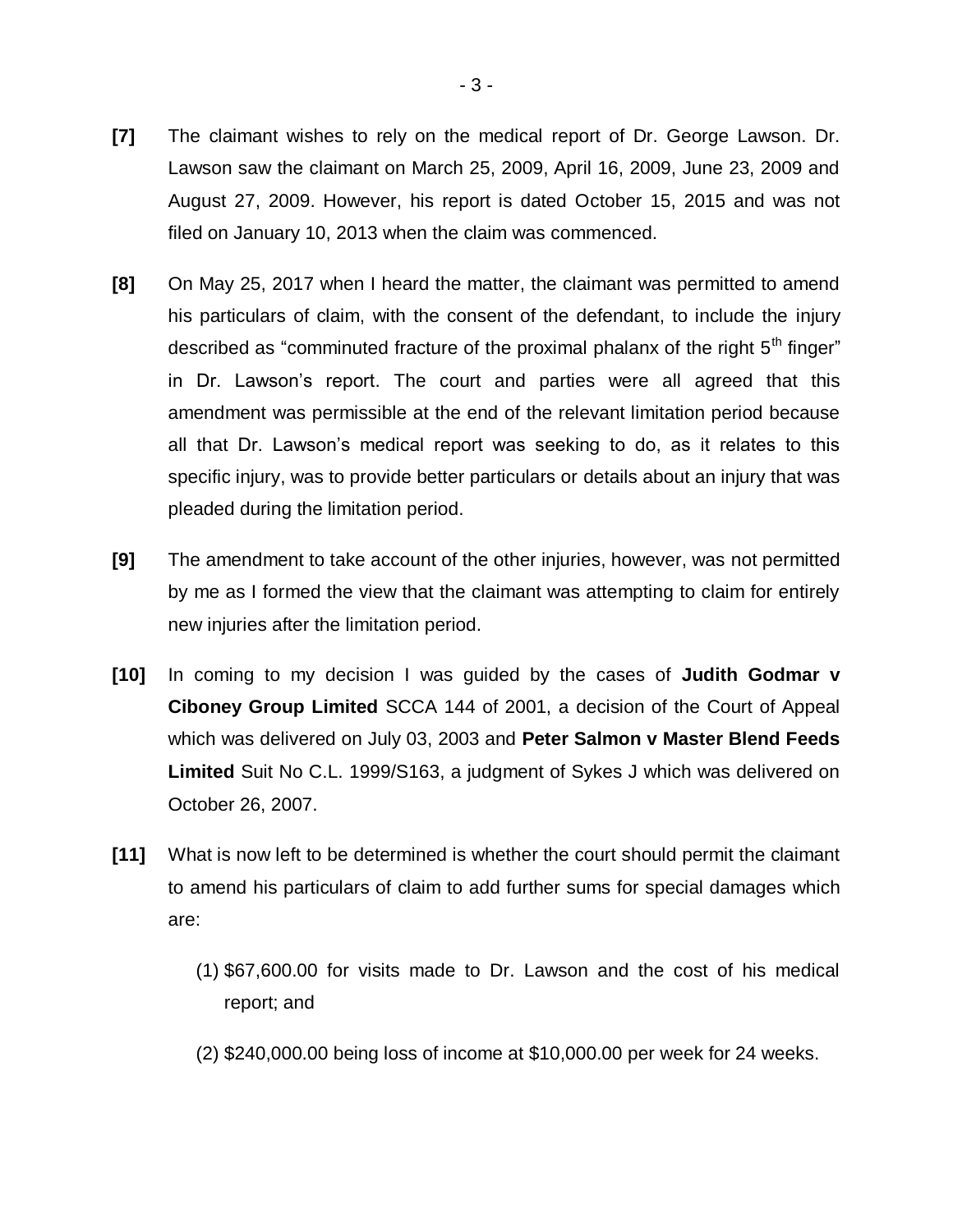**[12]** These two additional expenses would increase the claim for special damages from \$80,000.00 to \$387,600.00. The amendments are being applied for after the limitation period. It is perhaps important to indicate that the claimant did not plead special damages for loss of earnings during the limitation period. It is therefore, not surprising that learned counsel for the defendant has vigorously opposed the application.

### **The arguments in opposition**

- **[13]** Ms Williams has argued that since the items of special damages are being pleaded for the first time, "and like the issue of new pleading of injuries" the amendments are statute barred and ought not to be allowed.
- **[14]** She relied on the cases of **Godmar** and **Peter Salmon** (supra) to support her submissions. She further submitted that both cases made it abundantly clear that amendments to injuries and special damages after the limitation period had expired should only be permitted if they had been pleaded prior to the limitation period and if the defendant was notified that they would be of a continuing nature.
- **[15]** It was Ms Williams' contention that the amendments that were being sought do not reflect the costs of further treatment for any of the injuries already pleaded and neither were those costs paid within the limitation period.
- **[16]** There was no evidence presented, she stated, that the claimant continued to receive medical treatment after 2009 and/or after the filing of the claim in January 2013. As a result, the expenses that were being claimed would have, prior to the filing of the claim, been known to him and ought to have been pleaded at the time that the claim was filed.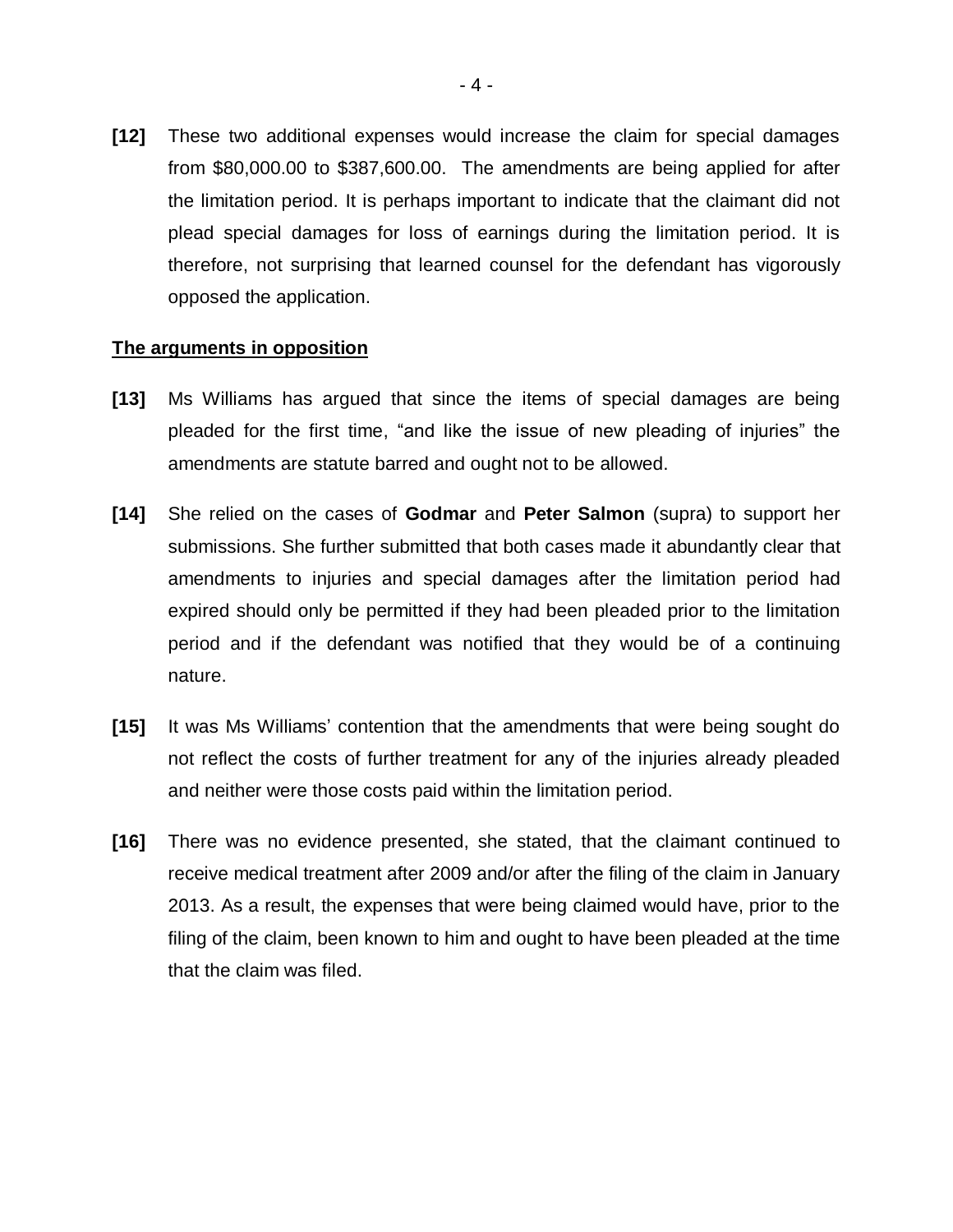#### **The Law**

- **[17]** Part 20 of the **Civil Procedure Rules** (CPR) makes provision for amendments to statements of case. It allows a party to amend their statement of case at any time before the case management conference without permission unless the amendment is one to which either rule 19.4 or 20.6 applies.
- **[18]** Given the matter under consideration rule 19.4 which makes special provisions for the changing of parties after the end of a relevant limitation period is not relevant.
- **[19]** Rule 20.6 allows parties, with the permission of the court, to amend their statement of case after the end of a relevant limitation period. However, that rule provides that the amendment is to be granted to correct a mistake as to the name of a party, but only in circumstances where the mistake was genuine, and not one which would in all the circumstances cause reasonable doubt as to the identity of the party in question.
- **[20]** However, as will be seen from case law, amendments to statements of case after the limitation period are also allowed in certain other circumstances.
- **[21]** The issue of amendments to special damages after the limitation period arose in **Godmar**. Smith JA at page 23 of the judgment addressed the matter in this way:

*It is my view having read the cases cited among others, that the limitation period does not apply to the claim for additional special damages. Such additional claims as Mr. Morrison, Q.C. submitted, are consistent with the ongoing treatment of the appellant in respect of the injuries pleaded in the amended Statement of Claim. Furthermore, these additional claims represent expenses incurred during the limitation period...*

*...they are merely additional expenses in respect of injuries already pleaded in the Statement of Claim and paid within the limitation period to substantially the same doctors and therapists already listed in the particulars of special damages...*

**[22]** At pages 24 and 25 of the same judgment Smith JA went to say: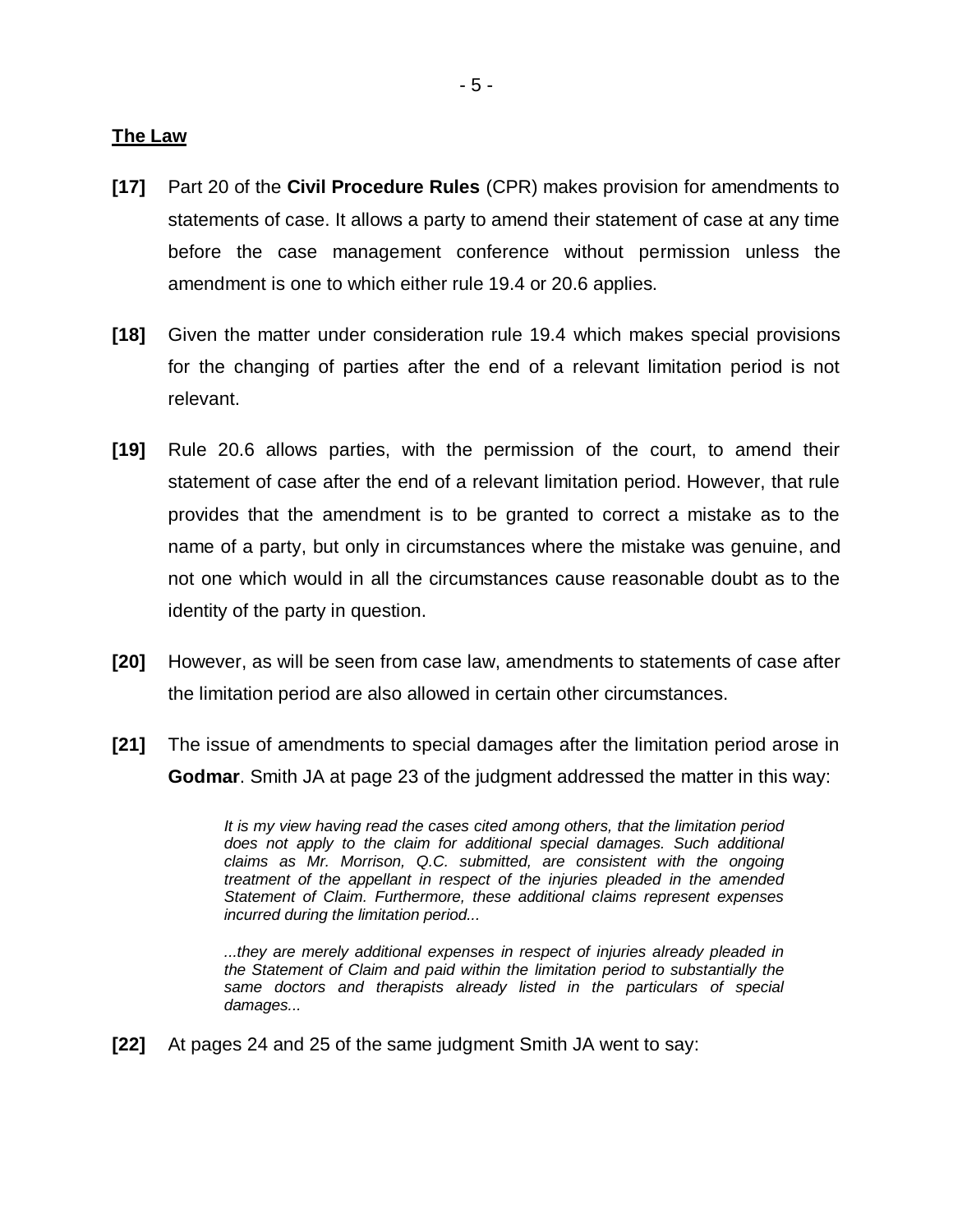*In Gloria Moo Young and Another v Geoffrey Chong et al [SCCA No. 117/99 (unreported) delivered 23rd March 2000] Harrison, J.A. in addressing the question reiterated that amendments may be granted:*

*1) When it is necessary to decide the real issues in controversy, however late;*

*2) When it will not create any prejudice to the other party and is not presenting a "new case"; and* 

*3) When it is fair in all the circumstances of the case...*

*...I have come to the conclusion that in the interests of justice leave to further amend the Statement of Claim to include the additional items of special damages should be granted. I have come to this conclusion because:*

*1) These additional items of special damages do not constitute a "fresh claim".*

*2) The further amendment may be necessary for the purpose of determining the real question in controversy, that is to say, the quantum of damages.*

*2) [sic] The defendant/respondent will have adequate opportunity to investigate the additional items claimed.*

*3) The plaintiff/appellant may be ordered to make further discovery of documents.*

*4) The expenses claimed are capable of exact calculation thus it is possible for the defendant/respondent to come to a conclusion as to what would be a reasonable sum to pay into court to satisfy the claim and, if they are minded to increase the sum already paid into court.*

*5) The defendant/respondent may be adequately compensated in costs on such amendment.*

**[23]** Sykes J in **Peter Salmon** analysed the decision in **Godmar** and made the following observation at paragraph 10 of the judgment:

> *"In* **Godmar**, *the claimant applied to amend her statement of claim by adding further sums as special damages. She also wished to include a new claim for post traumatic stress disorder. Specifically Miss Godmar alleged that the post traumatic stress disorder was an additional injury attributable to the defendant's negligence. The court allowed the additional special damages but disallowed the claim for post traumatic stress disorder. The court held that the additional sums for special damages were merely the cost of further treatment for injuries pleaded during the limitation period whereas the claim for post traumatic stress was a claim for a new injury that was being made after the limitation period had passed."*

(Emphasis added)

**[24] Godmar** was decided under the old rules of court, the Judicature (Civil Procedure Code) Law. In **Peter Salmon** Sykes J examined the power of the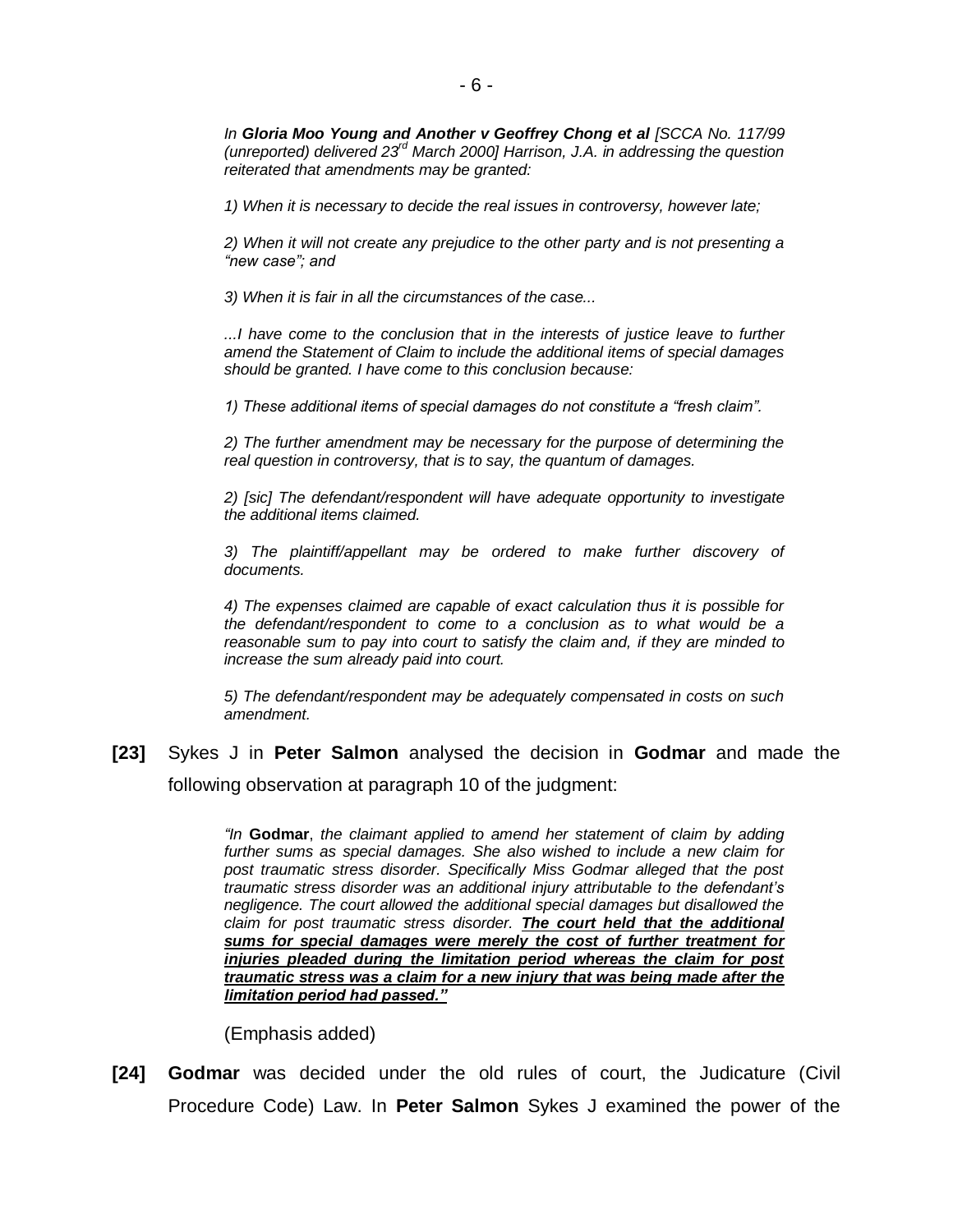court to amend statements of case after the limitation period in the context of the CPR. He discussed rules 19.4 and Part 20 at paragraphs 15 to 24 of the judgment. He concluded that rule 20.4 gives the court the discretion to amend statements of case after the limitation period regardless of the provisions of rules 19.4 and 20.6. Rule 20.4, he stated, was "governed exclusively by the overriding objective."

**[25]** At paragraph 21 of the judgment he noted:

*"The submission that the only amendments permitted after the end of the limitation period are those specifically mentioned in rules 19.4 and 20.6 ignores rule 20.4 in its current form. The submissions do not take account of the distinction made earlier between giving greater details of a claim made during the limitation period and claiming for an entirely new injury after the limitation period."*

**[26]** He further indicated that in interpreting and applying rule 20.4 the court should adopt a multi-dimensional approach because that was the requirement of rule 1.1 (2) that sets out the overriding objectives of the CPR.

## **Analysis**

- **[27]** I have gleaned the following principles from the **Godmar** and **Peter Salmon** cases:
	- i) The question of amendment of pleadings is a matter for the discretion of the first instance judge.
	- ii) Rule 20.4 of the CPR also gives the court the power to amend statements of case after the limitation period without the qualifications that are found in rules 19.4 and 20.6.
	- iii) The court in interpreting and applying that rule must give effect to the overriding objective of the CPR which is to deal with cases justly and by taking a multi-dimensional (or liberal), as distinct from a narrow, approach.
	- iv) Dealing with cases justly in an application of this nature, also incorporates the principles that an amendment may be allowed where it is necessary to decide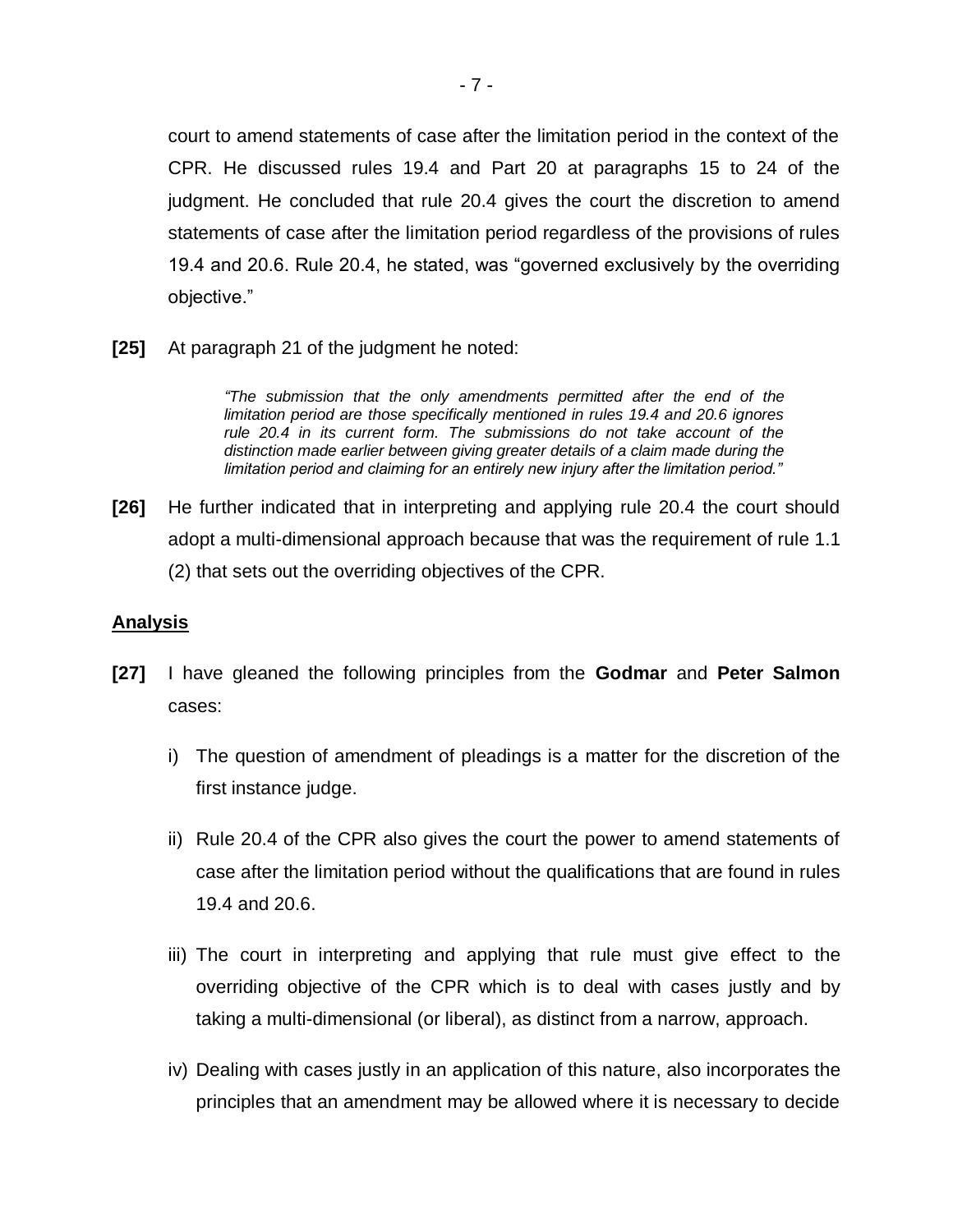the real issues in controversy; it will not create any prejudice to the other party (such as presenting a new case) and is fair in the circumstances.

- v) There is a distinction between amendments to disclose greater details or particulars about an injury pleaded during the limitation period and making a claim for an injury that was not pleaded during the said period. The former may be allowed while the latter will not be.
- vi) The limitation period does not apply to a claim for additional special damages where they relate to the cost of ongoing or further treatment for any injury or injuries pleaded during the limitation period and where they represent expenses incurred and paid during the limitation period.

## **The cost of the visits to Dr. Lawson and his medical report**

- **[28]** I have considered Ms Williams submission on this point and regrettably I am unable to agree with her. The claimant in his particular of claim did aver that in relation to the injury pleaded (the fractured phalanx to the little finger) that he would "require follow-up care, including physiotherapy, orthopaedic and further assessment" and that "as treatment is **continuing the claim will be amended in the future to include further medical reports."** (Emphasis added)
- **[29]** This statement, in my view, would have put the defendant on notice that not only was the treatment of the claimant continuing but also that the claim would or could be amended in the future to include additional or further medical reports.
- **[30]** Additionally, the court has allowed the claimant to amend his particulars of claim to provide greater details of the injury that he initially pleaded. The claimant will seek to rely on the medical report of Dr. Lawson in relation to this amplification. He would have, no doubt, incurred costs for his visits to and the report of Dr. Lawson.
- **[31]** I am of the view that the amendment is necessary to decide one of the real issues in controversy, which is the quantum of damages. I am not of the belief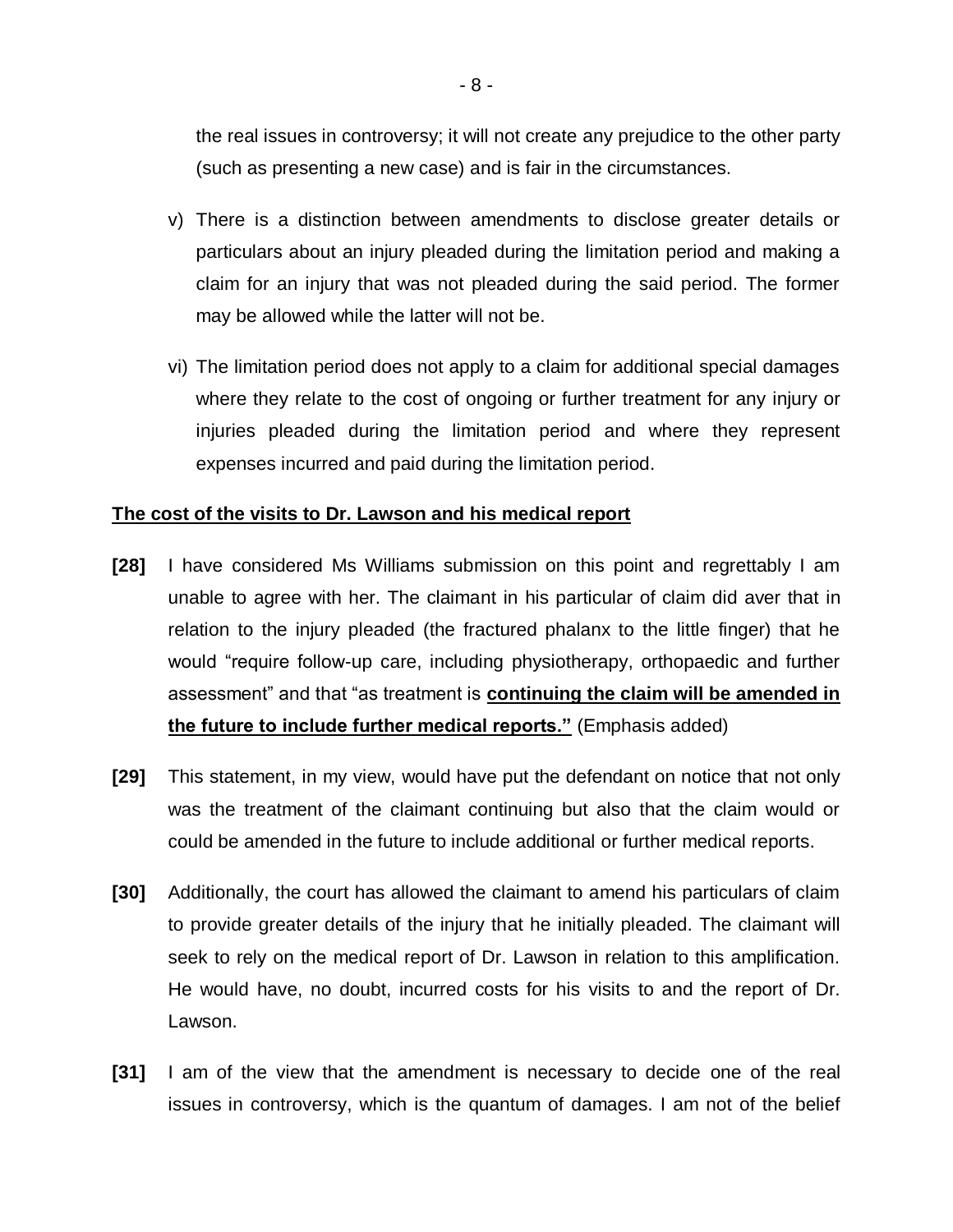that it will create or cause any prejudice or injustice to the defendant because the claimant is not presenting a new case and the defendant was put on notice that the claim could be amended to include further medical reports. Finally, on this point, in light of the amendment that has already been granted (see paragraphs 8, 28 and 29) it is only fair, in all the circumstances of this case, to permit the claimant to amend his particulars of claim to include this item of special damages.

### **Loss of Earnings**

- **[32]** This item of special damages was not pleaded when the claim commenced and the amendment to include it is being made for the first time after the limitation period has passed.
- **[33]** I observed in the **Godmar** case that the amendment for additional special damages relating to loss of earnings was allowed after the limitation period. However, that item of special damages was pleaded from the outset and although the amendment sought would "inflate the existing claim for loss of earnings" for the period pleaded, it was allowed. (Emphasis added)
- **[34]** Of some significance and relevance is that the proposed amendment would add claims for periods of time which predated the previous amendment. This meant that at the time that the previous application for amendment was made, Miss Godmar would have known about those additional sums for loss of earnings.
- **[35]** A similar argument was advanced by counsel for the defendant that when the claim was filed the claimant would have known, as he alleged, that he had lost income for twenty-four (24) weeks (this amounts to almost six (6) months) and ought to have made a claim for loss of earnings. It was also further submitted on behalf of the defendant that no reason has been proffered by the claimant and/or his attorneys-at-law for the failure to plead this item of special damages.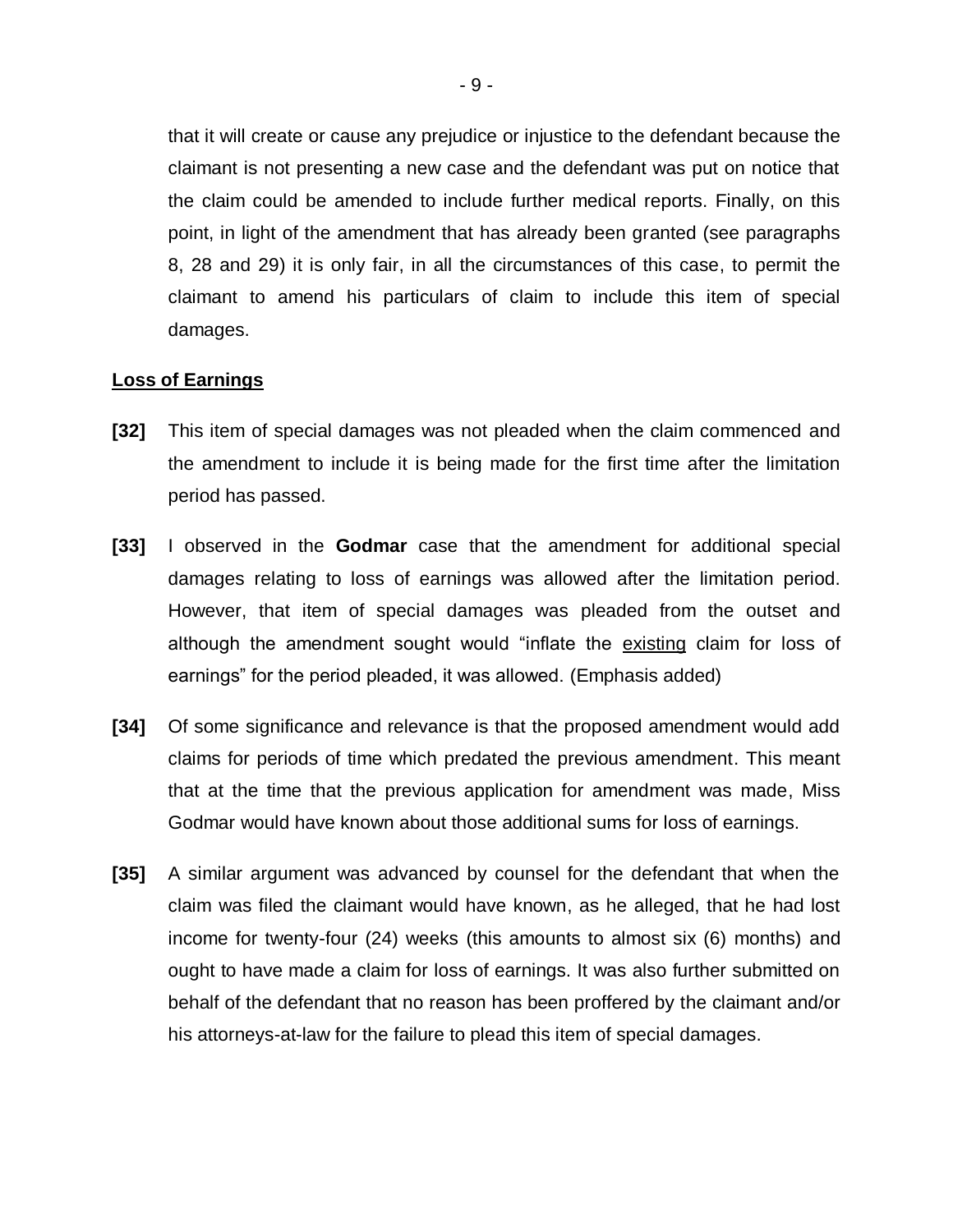- **[36]** On this subject **Godmar** and the case at bar can be distinguished in two ways. Firstly, in the former case this matter was raised as an issue of *mala fides* which has not been expressly put forward by the defendant before me. Secondly, in **Godmar** counsel for the appellant provided an explanation for this concern, which the Court of Appeal accepted as "a blunder by the plaintiff/appellant and/or her counsel, which on the evidence was at the most due to negligence or carelessness." (Emphasis added)
- **[37]** The claimant did not file an affidavit in support of the application for amendment. I have examined the only affidavit in support of the application which was given by Mr. Bignall. I have found that no explanation has been offered by counsel (and in the circumstances, by the claimant as well) for the failure to plead loss of earnings when the claim form and particulars of claim were filed on January 13, 2009. The same can be said of the failure to apply for an amendment during the limitation period.
- **[38]** I agree with Ms Williams that the claimant would have known at the time the claim was commenced that he would have lost almost six (6) months of income as a result of the accident. I would have expected that some sort of explanation would have been forthcoming from either the claimant or his counsel for this omission. This would have provided, at the very least, some basis on which I would have been able to determine if I should exercise my discretion to grant the amendment for this item of special damages.
- **[39]** In support of my position, I make the observation that in **Godmar** one of the authorities relied on by the court was **Nelson v Nelson and Slinger** (1958) 2 All ER 744. In that case the husband had filed a petition for divorce on the ground of the wife's constructive desertion. The wife in her answer denied the desertion and alleged that it was the husband who had committed desertion, adultery and cruelty. She cross-prayed for the dissolution of the marriage on those grounds. The husband, who had expected that the divorce would have been uncontested, had been advised to rely on desertion only. He later made an application to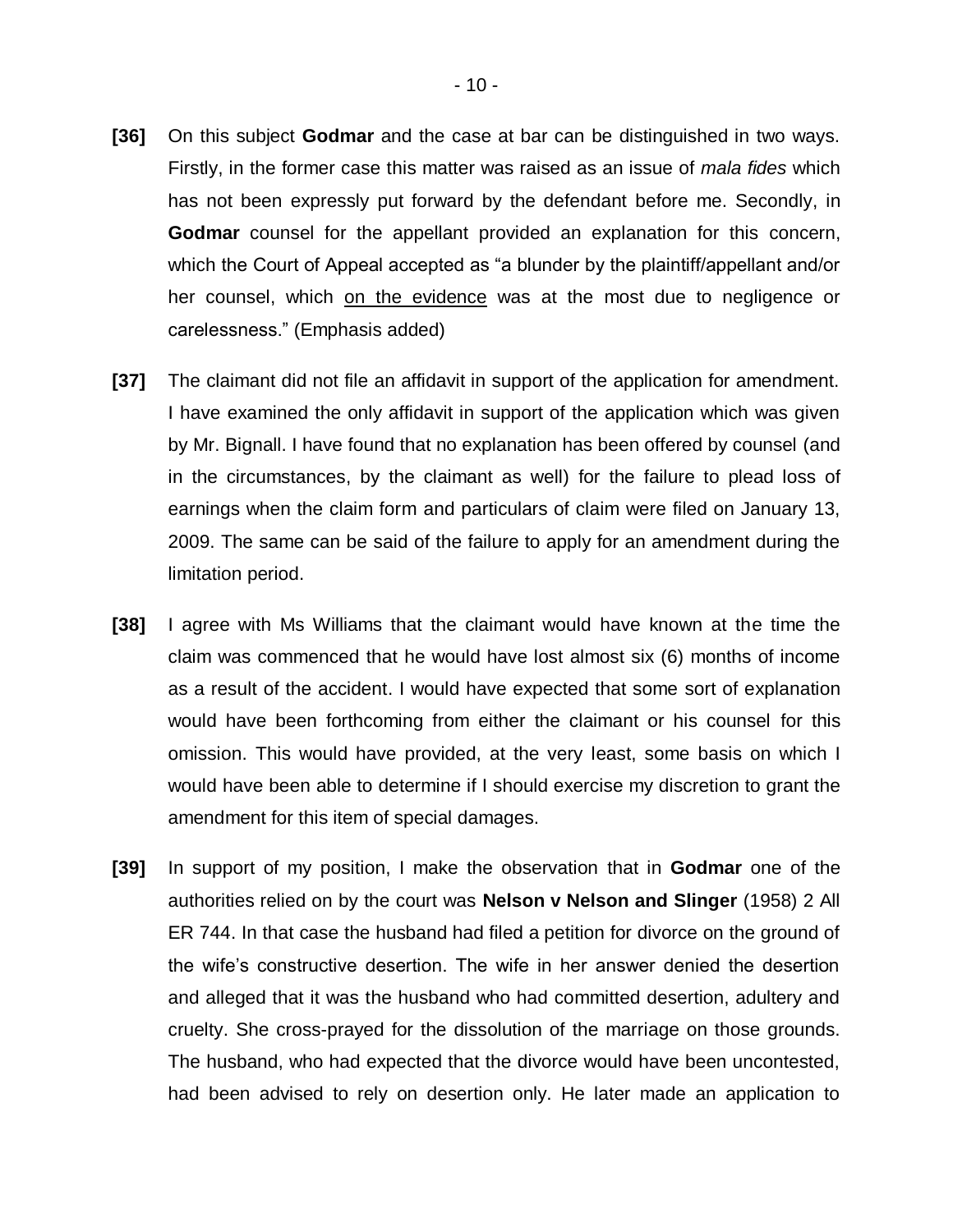amend his petition to also charge cruelty against his wife. The Court of Appeal (England) allowed the amendment notwithstanding that the facts were within the husband's knowledge when the petition was filed. The court concluded that the amendment would not cause any injustice to the wife that could not be compensated by costs and that the husband had provided a satisfactory explanation for his failure to initially charge cruelty in his petition.

- **[40]** I have considered the submissions and law on this aspect of the application and I bear in mind that "an amendment granted before trial (as this one would be) is usually viewed more liberally than one made during trial or at the end of trial." (Per Harrison JA in **Gloria Moo Young** (supra)) However, each case is to be decided on its own facts and an amendment is a matter in the discretion of the trial judge.
- **[41]** In this case, the incident giving rise to the claim occurred on March 20, 2009. The claim was filed almost four (4) years later (in January 2013). At the time the claim was filed the claimant would have known that he had lost income for a period of twenty-four (24) weeks, yet he made no claim for loss of earnings and he did not apply for an amendment during the limitation period. Neither the claimant nor his counsel has sought to provide an explanation for this blatant blunder.
- **[42]** The amount being claimed under this head of special damages is significant (\$240,000.00). It will have the effect of more than tripling the amount claimed initially for special damages. The amendment for loss of earnings is not consistent with the ongoing treatment of the claimant in respect of injuries pleaded in the particulars of claim. It is also not additional expenses incurred or paid during the limitation period in respect of injuries that were pleaded during that time. (See the observation of the Court of Appeal in **Godmar**).
- **[43]** At no point in the proceedings until July 19, 2016 (the date of the application for amendment), was the defendant notified that he would have to meet a case that involved loss of earnings for almost half of a year. The defendant would be very